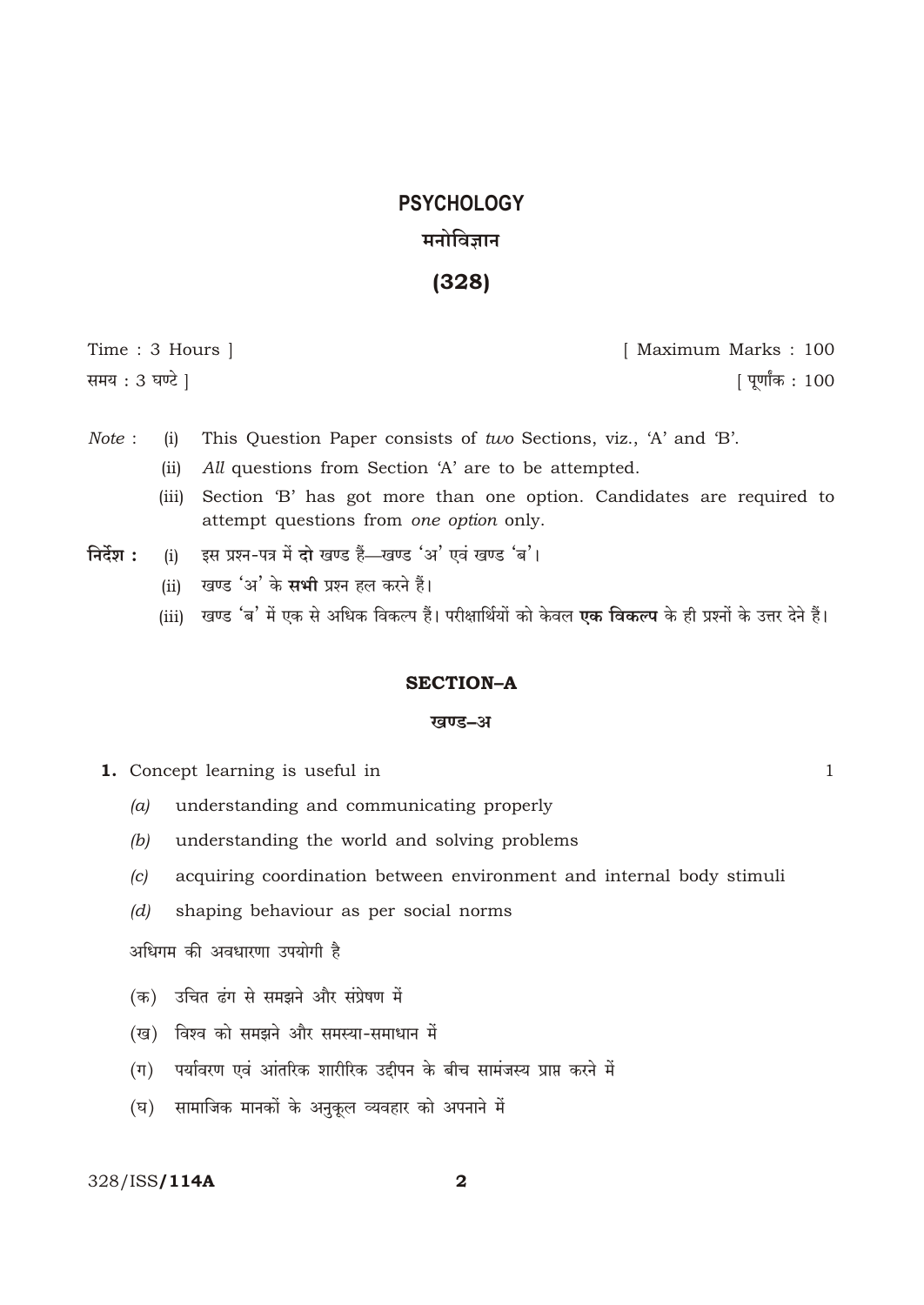- 2. The full form of CNS is
	- cardionervous system  $(a)$
	- $(b)$ cognitive nervous system
	- central nervous system  $(c)$
	- (d) content neural system

CNS का पूर्ण रूप है

- (क) cardionervous system
- (ख) cognitive nervous system
- $(\overline{\eta})$  central nervous system
- (घ) content neural system
- 3. Justifying your actions or feelings through socially acceptable explanation is the defence mechanism of
	- regression  $(a)$
	- $(b)$ repression
	- rationalization  $\left( c\right)$
	- reaction formation  $(d)$

समाज द्वारा स्वीकार्य व्याख्याओं द्वारा अपने कार्यों अथवा अनुभूतियों की पुष्टि करना —— का प्रतिरक्षा तंत्र है।

- (क) समाश्रयण
- (ख) दमन
- (ग) युक्तीकरण
- (घ) प्रतिक्रिया-प्रारूपण

### 328/ISS/114A

 $\mathbf{1}$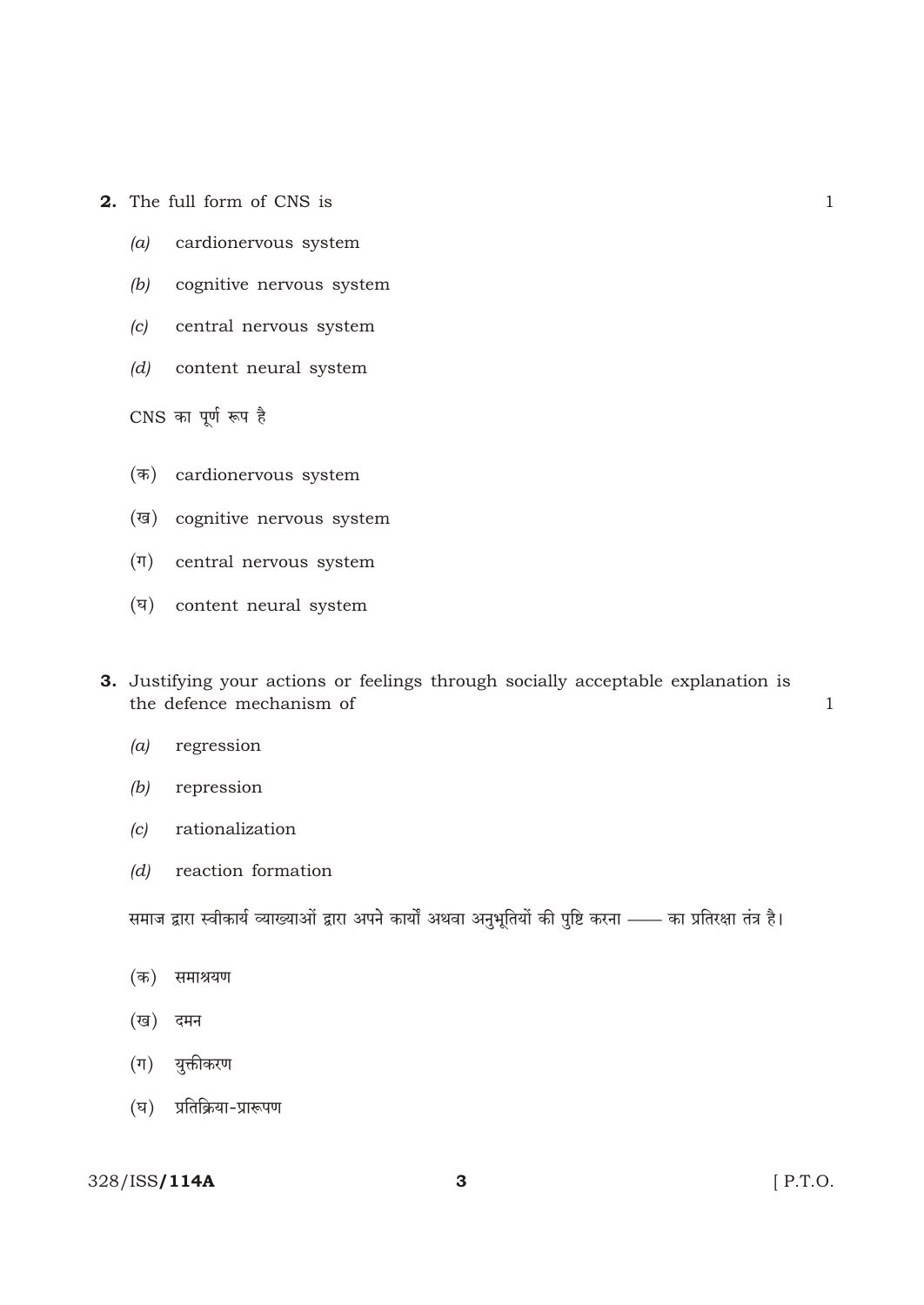|  |  | <b>4.</b> ECT is used to treat |  |
|--|--|--------------------------------|--|
|  |  |                                |  |

- depression  $(a)$
- $(b)$ bipolar disorder
- obsessive-compulsive disorder  $(c)$
- $(d)$ All of the above
- ECT का प्रयोग किसके उपचार के लिए किया जाता है?
- (क) हताशा
- (ख) द्विध्रूवी विकार
- $(\pi)$ बाध्यता-मनोग्रस्ति विकार
- उपर्युक्त सभी  $(\overline{\mathbf{p}})$

### 5. Commuting to workplace in difficult situation is an example of

- $(a)$ stressful life events
- $(b)$ hassles of everyday life
- $(c)$ work-related stress
- $(d)$ catastrophic events

कठिन परिस्थिति में अपने कार्य-स्थल की यात्रा करना एक उदाहरण है

- (क) तनावपूर्ण जीवन की घटनाओं का
- (ख) दैनंदिन जीवन की झंझटों का
- (ग) कार्य से सम्बद्ध तनाव का
- (घ) आपाती घटनाओं का

| <b>6.</b> How can achievement motivation be cultivated? |  |
|---------------------------------------------------------|--|
| उपलब्धि अभिप्रेरण किस प्रकार उत्पन्न की जा सकती है?     |  |

7. What do you understand by 'g' factor? 'g' कारक से आप क्या समझते हैं?

8. Which are two important factors influencing personality development according  $\overline{2}$ to you?

आपकी राय में व्यक्तित्व-विकास को प्रभावित करने वाले दो महत्त्वपूर्ण कारक कौन-से हैं?

328/ISS/114A

 $\mathbf{1}$ 

 $\mathbf{1}$ 

 $\overline{2}$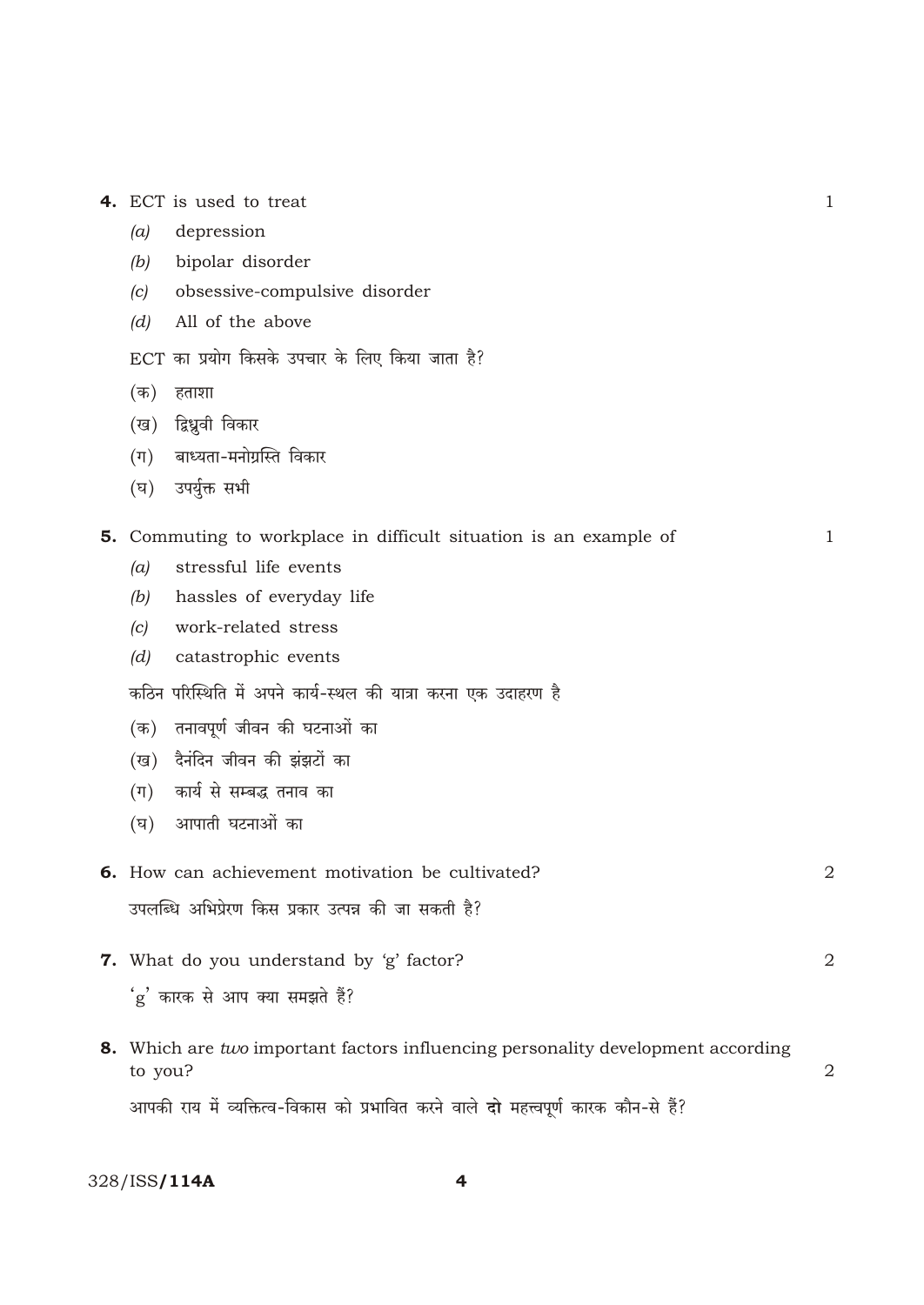| <b>9.</b> State <i>two</i> reasons for individuals to join groups.                                                                               | 2              |
|--------------------------------------------------------------------------------------------------------------------------------------------------|----------------|
| व्यक्तियों के समूहों से जुड़ने के दो कारणों का वर्णन करें।                                                                                       |                |
| <b>10.</b> Explain the concept of social facilitation with the help of an example.                                                               | $\sqrt{2}$     |
| सामाजिक सुगमीकरण की अवधारणा की एक उदाहरण की सहायता से व्याख्या करें।                                                                             |                |
| <b>11.</b> Bring out the differences between behavioural and psychodynamic perspectives<br>of psychology.                                        | $\overline{4}$ |
| मनोविज्ञान के व्यवहारमूलक एवं मनोगतिक परिप्रेक्ष्यों के बीच अंतर का वर्णन करें।                                                                  |                |
| 12. Why do we need statistics in psychology? Highlight any four functions of<br>statistics.                                                      | $\overline{4}$ |
| मनोविज्ञान में सांख्यिकी की आवश्यकता हमें क्यों है? सांख्यिकी के किन्हीं <b>चार</b> प्रकार्यों का उल्लेख करें।                                   |                |
| 13. "Conditioning is a form of associative learning." Elaborate.                                                                                 | 4              |
| ''अनुकूलन सहचारी अधिगम का एक स्वरूप है।'' विस्तार से विवेचना करें।                                                                               |                |
| 14. Which are the important causes of forgetting?                                                                                                | $\overline{4}$ |
| विस्मरण के महत्त्वपूर्ण कारण कौन-से हैं?                                                                                                         |                |
| <b>15.</b> Which are various developmental tasks of adolescents leading to happiness and<br>success in their later tasks?                        | $\overline{4}$ |
| किशोरों के उन विभिन्न विकासमूलक कार्यों का वर्णन करें, जो उन्हें बाद के कार्यों में आनंद एवं सफलता की<br>ओर ले जाते हैं।                         |                |
| <b>16.</b> Do you think that changes in memory and intelligence occur during adulthood<br>and aging? Highlight some of these changes.            | 4              |
| क्या आप ऐसा सोचते हैं कि वयस्कता एवं वृद्धावस्था के दौरान स्मरणशक्ति तथा बुद्धिमत्ता में परिवर्तन होते हैं?<br>कुछ ऐसे परिवर्तनों का वर्णन करें। |                |
| <b>17.</b> How do three structures of personality—id, ego and superego—interact with<br>each other?                                              | 4              |
| व्यक्तित्व की तीन संरचनाएँ—इदम्, अहं एवं पराहं किस प्रकार परस्पर अंतर्क्रिया करती हैं?                                                           |                |

 $\overline{\mathbf{5}}$ 

 $[$  P.T.O.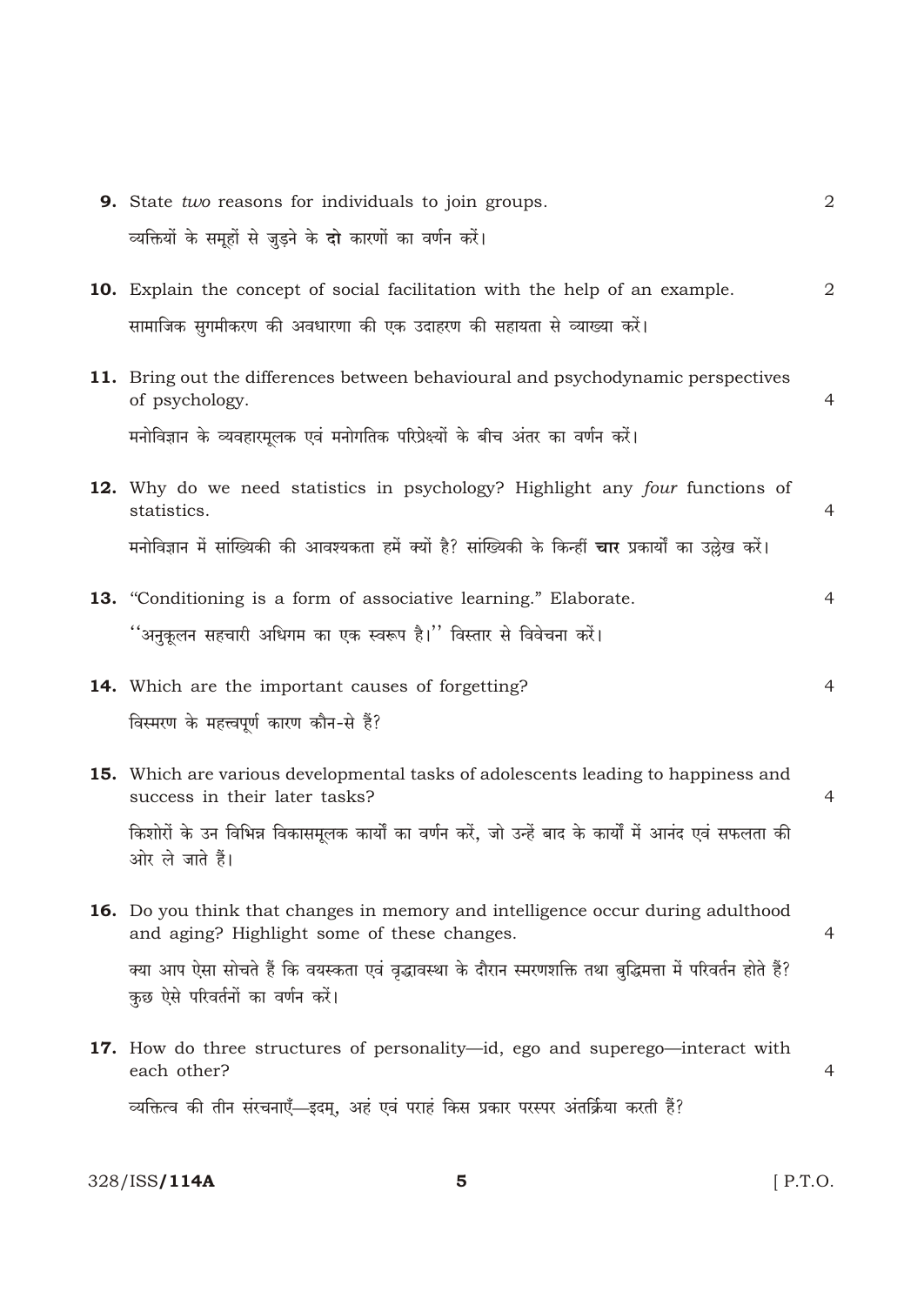|     | 18. Which are two ways of assessing personality traits of an individual? Explain<br>with suitable examples.              |   |  |
|-----|--------------------------------------------------------------------------------------------------------------------------|---|--|
|     | किसी व्यक्ति के व्यक्तित्व संबंधी गुणों के आकलन की <b>दो</b> विधियाँ क्या हैं? समुचित उदाहरणों के साथ उल्लेख<br>करें।    |   |  |
|     | 19. How do psychological disorders occur according to humanistic view of<br>personality?                                 | 4 |  |
|     | व्यक्तित्व के मानववादी दृष्टिकोण के अनुसार मनोवैज्ञानिक विकारों की सृष्टि किस प्रकार होती है?                            |   |  |
|     | 20. What is impression formation? What are the things we rely on while forming<br>impression?                            | 4 |  |
|     | छवि-निर्माण क्या है? छवि-निर्माण के दौरान हम किन बातों पर भरोसा करते हैं?                                                |   |  |
|     | <b>21.</b> What are various psychological tools used by psychologists while undertaking<br>studies?                      | 6 |  |
|     | मनोवैज्ञानिकों द्वारा अध्ययन के दौरान किन विभिन्न मनोवैज्ञानिक उपकरणों का प्रयोग किया जाता है?                           |   |  |
|     | 22. During emotional arousal, a number of psychological systems are involved.<br>Give details of each system.            | 6 |  |
|     | सांवेदिक उत्तेजना के दौरान कई मनोवैज्ञानिक प्रविधियाँ सन्निहित होती हैं। प्रत्येक प्रविधि का विस्तार सहित<br>वर्णन करें। |   |  |
|     | 23. What is intelligence? Explain the concept of intelligence and its distribution.                                      | 6 |  |
|     | बुद्धिमत्ता क्या है? बुद्धि की अवधारणा एवं इसके वितरण की व्याख्या करें।                                                  |   |  |
|     | 24. Explain the concept of 'self' from the life-span perspective.                                                        | 6 |  |
|     | जीवनावधि के परिप्रेक्ष्य में 'आत्म' की अवधारणा की व्याख्या करें।                                                         |   |  |
| 25. | Suggest some health-promoting behaviours which are important for our<br>well-being.                                      | 6 |  |
|     | हमारे सुखी जीवन के लिए स्वास्थ्य के विकास में सहायक कुछ महत्त्वपूर्ण व्यवहारों का सुझाव दें।                             |   |  |

328/ISS**/114A** 

 $6\phantom{1}$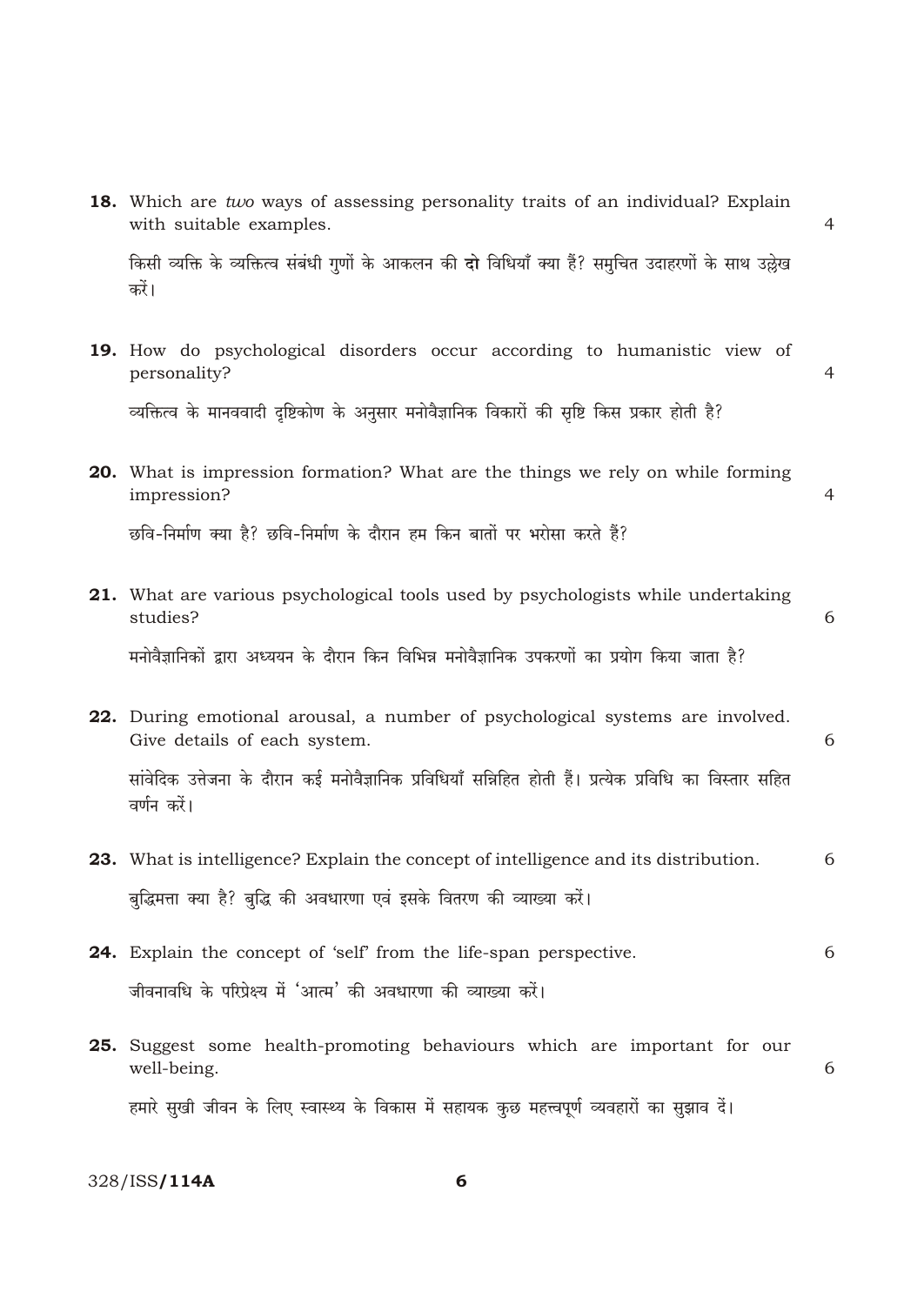### **SECTION-B**

### खण्ड–ब

### OPTION-I विकल्प–I

# (World of Work)

# ( कार्य की दुनिया )

|         | 26. Organisational factor(s) influencing job satisfaction is/are                                        | $\mathbf{1}$ |
|---------|---------------------------------------------------------------------------------------------------------|--------------|
| (a)     | physical working conditions                                                                             |              |
| (b)     | rewards                                                                                                 |              |
| (c)     | cooperation                                                                                             |              |
| (d)     | All of the above                                                                                        |              |
|         | कार्य-संतुष्टि को प्रभावित करने वाले सांगठनिक कारक हैं                                                  |              |
| (क)     | भौतिक कार्य-स्थितियाँ                                                                                   |              |
| (ख)     | इनाम                                                                                                    |              |
| $(\Pi)$ | सहयोगिता                                                                                                |              |
| (घ)     | उपर्युक्त सभी                                                                                           |              |
|         | 27. How do hobbies and recreational activities help in overcoming stress?                               | 2            |
|         | प्रतिबल पर नियंत्रण पाने में शौक एवं मनोरंजक क्रियाशीलताएँ किस प्रकार सहायक होती हैं?                   |              |
|         | 28. Are there any specific requirements for the jobs of civil services and public<br>relations officer? | 2            |
|         | क्या लोकसेवाओं तथा जनसंपर्क अधिकारी के पदों के लिए किन्हीं विशिष्ट गुणों का होना आवश्यक होता है?        |              |
|         | 29. What is career adjustment? When do we need it?                                                      | 4            |
|         | कैरियर-समायोजन क्या है? यह हमारे लिए कब आवश्यक है?                                                      |              |
|         | 30. Is stress related to health? Examine in detail.                                                     | 6            |
|         | क्या प्रतिबल स्वास्थ्य से संबद्ध है? विस्तार सहित विवेचन करें।                                          |              |
|         | 328/ISS <b>/114A</b><br>7                                                                               | $[$ P.T.O.   |

328/ISS/114A